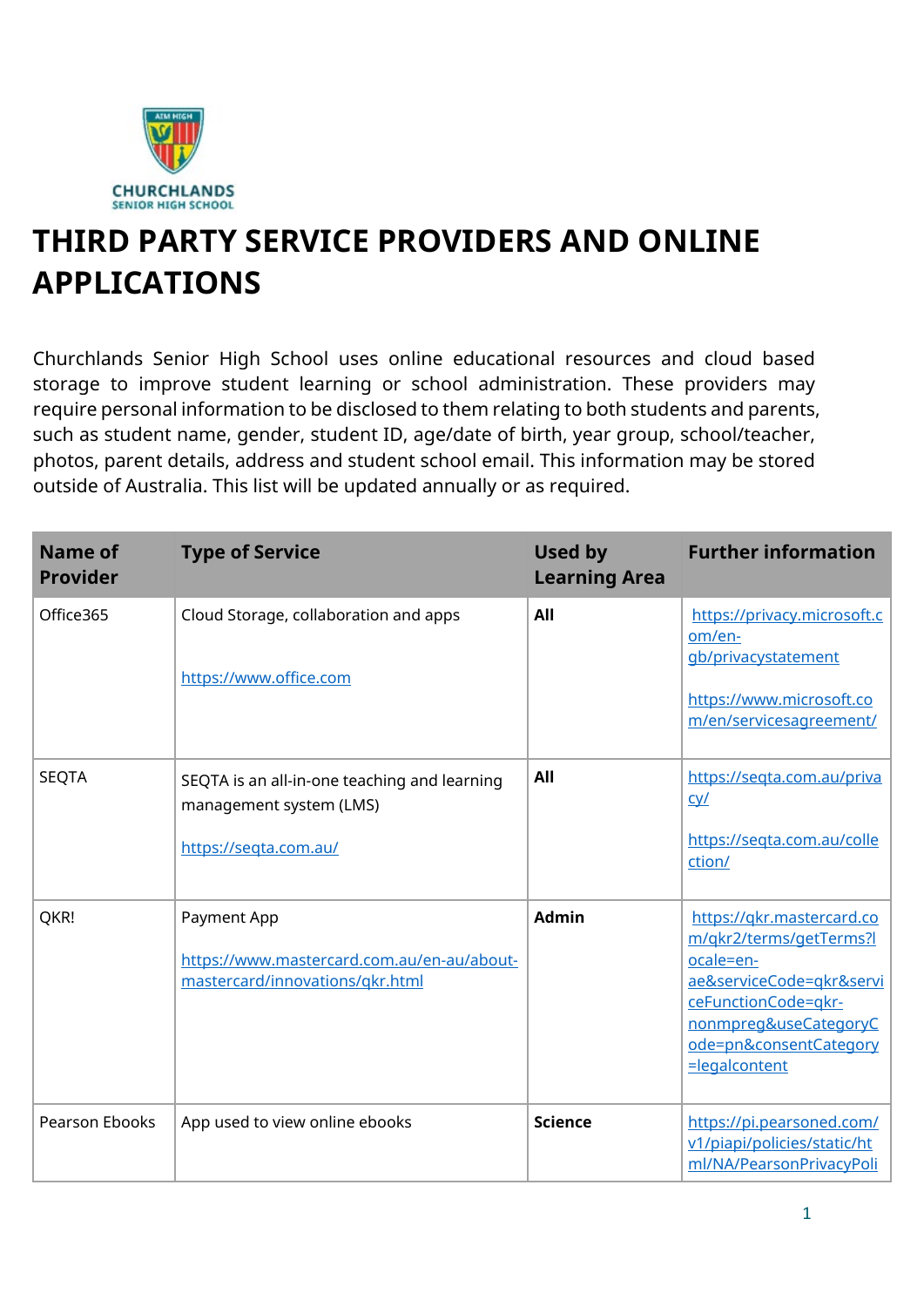|                                                                           | https://www.pearsonplaces.com.au/                                                                                                                                                                                                                                                                        |                    | cy en US.html?cc=US&lan<br>g=en US<br>https://pearson.com.au/te                                                                                                |
|---------------------------------------------------------------------------|----------------------------------------------------------------------------------------------------------------------------------------------------------------------------------------------------------------------------------------------------------------------------------------------------------|--------------------|----------------------------------------------------------------------------------------------------------------------------------------------------------------|
|                                                                           |                                                                                                                                                                                                                                                                                                          |                    | rms-of-use/                                                                                                                                                    |
| Sibelius                                                                  | Music notation software<br>https://www.avid.com/sibelius-ultimate                                                                                                                                                                                                                                        | <b>Music</b>       | https://www.avid.com/leq<br>al/privacy-policy-<br>statement                                                                                                    |
| Clickview                                                                 | Video streaming platform<br>(Hybrid Solution)<br>On demand videos, lesson notes and catch up<br>TV (free to air)<br>https://www.clickview.com.au/                                                                                                                                                        | All                | https://www.clickview.com<br>.au/privacy-policy/<br>https://www.clickview.com<br>.au/terms-and-conditions/                                                     |
| Oliver Loan<br>system (including<br>biometric<br>fingerprint<br>borrowing | System used for students borrowing books<br>and accessing resources from the library                                                                                                                                                                                                                     | Library            | https://www.softlinkint.co<br>m/data-protection-privacy-<br>policy/<br>https://biostore.co.uk/site-                                                            |
| platfrom<br>Biostore)                                                     | https://www.softlinkint.com/product/oliver/<br>https://biostore.co.uk/                                                                                                                                                                                                                                   |                    | use/privacy-policy/<br>https://biostore.co.uk/site-<br>use/terms-conditions/                                                                                   |
| Enhancetv                                                                 | Access teaching resources to support the<br>Australian curriculum including curriculum-<br>linked movies, documentaries, quizzes, video<br>clips and collections.<br>https://www.enhancetv.com.au/                                                                                                       | All                | http://help.enhancetv.com<br>.au/en/articles/2115552-<br>enhancety-privacy-policy<br>http://help.enhancetv.com<br>.au/en/articles/2115555-<br>terms-conditions |
| <b>Adobe Creative</b><br>Cloud                                            | Set of applications to assist in the creation of<br>multiple media types (pictures, movies etc)<br>https://www.adobe.com/au/creativecloud.htm                                                                                                                                                            | <b>Visual Arts</b> | https://www.adobe.com/a<br>u/privacy/policy.html<br>https://www.adobe.com/a<br>u/legal/licenses-<br>terms.html                                                 |
| Fusion 360                                                                | Fusion 360™ is a cloud-based 3D CAD/CAM<br>tool for product development that combines<br>industrial and mechanical design,<br>collaboration, and machining in a single<br>package. Fusion 360 enables fast and easy<br>exploration of design ideas with an integrated<br>concept-to-production platform. | <b>Technology</b>  | https://fusion360agency.c<br>om/privacy-policy/<br>https://www.autodesk.co<br>m/company/terms-of-<br>use/en/general-terms                                      |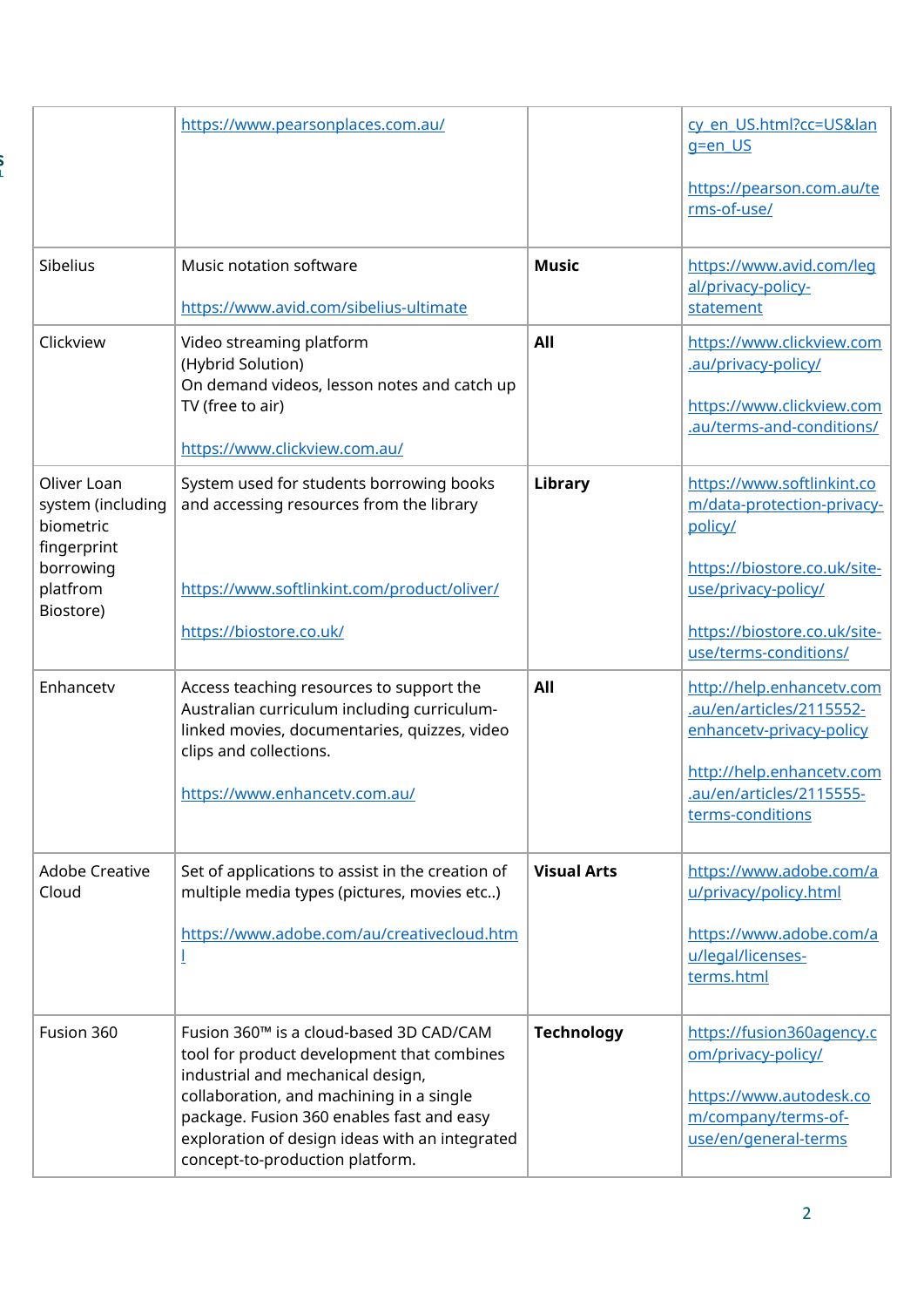|                                   | https://www.autodesk.com/education/free-                                                                                                                                                                                                                                                                         |             |                                                                                             |
|-----------------------------------|------------------------------------------------------------------------------------------------------------------------------------------------------------------------------------------------------------------------------------------------------------------------------------------------------------------|-------------|---------------------------------------------------------------------------------------------|
|                                   | software/fusion-360-for-educational-                                                                                                                                                                                                                                                                             |             |                                                                                             |
|                                   | institutions                                                                                                                                                                                                                                                                                                     |             |                                                                                             |
| Papercut                          | Printing solution that tracks usage                                                                                                                                                                                                                                                                              | All         | https://www.papercut.com<br>/privacy-policy/                                                |
|                                   | https://www.papercut.com/                                                                                                                                                                                                                                                                                        |             |                                                                                             |
| Kahoot                            | Kahoot! is a game-based learning platform,<br>used as educational technology in schools and<br>other educational institutions. Its learning<br>games, "Kahoots", are multiple-choice quizzes<br>that allow user generation and can be<br>accessed via a web browser or the Kahoot<br>app.<br>https://kahoot.com/ | All         | https://kahoot.com/privac<br>y-policy/<br>https://kahoot.com/terms-<br>and-conditions/      |
| Moodle                            | Moodle is the world's open source learning<br>platform that allows educators to create a<br>private space online and easily build courses<br>and activities with flexible software tools for<br>collaborative online learning.<br>https://moodle.com/about/                                                      | All         | https://moodle.com/privac<br>y-notice/<br>https://hostedmoodle.com<br>/terms-and-conditions |
| Parent teacher<br>online          | A way for parents to book appointments with<br>teachers                                                                                                                                                                                                                                                          | All         | https://parentteacheronlin<br>e.com.au/privacy-policy/                                      |
|                                   | https://bookings.parentteacheronline.com.au/<br>Logon2.aspx?ReturnUrl=%2fdefault.aspx%3fsc<br>hool%3dr52ed&school=r52ed                                                                                                                                                                                          |             | https://parentteacheronlin<br>e.com.au/terms-<br>conditions/                                |
| Subject selection<br>online (SSO) | Portal for subject selection at School                                                                                                                                                                                                                                                                           | All         | https://www.subjectselecti<br>ononline.com.au/terms-<br>and-conditions/                     |
|                                   | https://client.subjectselectiononline.com.au/?s<br>chool=r52ed                                                                                                                                                                                                                                                   |             | https://www.subjectselecti<br>ononline.com.au/privacy-<br>policy/                           |
| Flipgrid                          | Video sharing platform for classrooms                                                                                                                                                                                                                                                                            | <b>STEM</b> | https://legal.flipgrid.com/p<br>rivacy.html                                                 |
|                                   | https://info.flipgrid.com/                                                                                                                                                                                                                                                                                       |             | https://legal.flipgrid.com/t<br>erms-of-use.html                                            |
| Codecamp                          | Extracurricular programs that teach computer<br>coding                                                                                                                                                                                                                                                           | <b>STEM</b> | https://www.codecamp.co<br>m.au/tems-conditions                                             |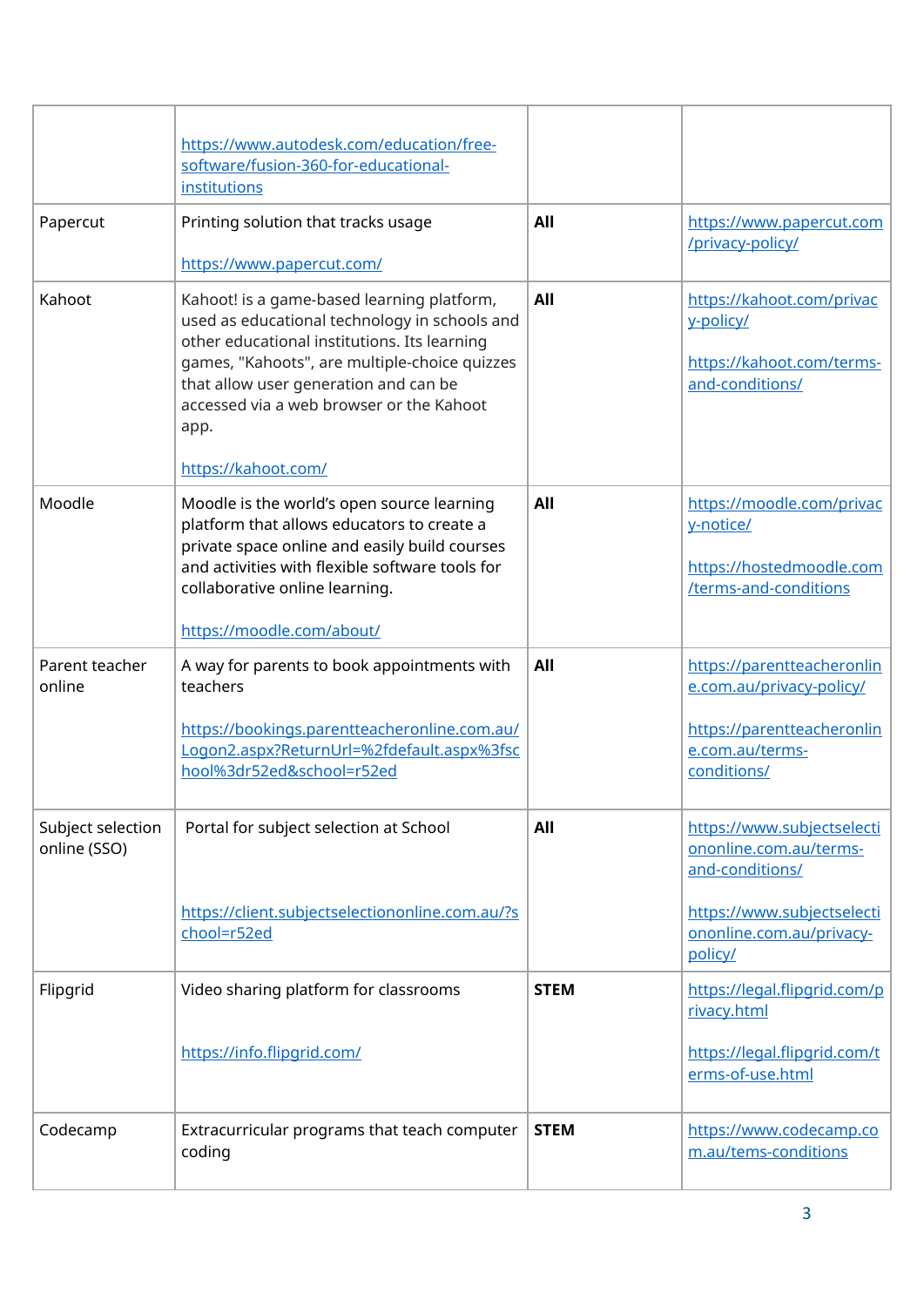|                      | https://www.codecamp.com.au/                                                                                                                                                                    |                | https://www.codecamp.co<br>m.au/privacy-policy                                                                                                                                                                                                                                                                                   |
|----------------------|-------------------------------------------------------------------------------------------------------------------------------------------------------------------------------------------------|----------------|----------------------------------------------------------------------------------------------------------------------------------------------------------------------------------------------------------------------------------------------------------------------------------------------------------------------------------|
| KhanAcademy          | The organization produces short lessons in<br>the form of videos. Its website also includes<br>supplementary practice exercises and<br>materials for educators.<br>https://www.khanacademy.org/ | <b>Maths</b>   | https://www.khanacademy<br>.org/about/tos<br>https://www.khanacademy<br>.org/about/privacy-policy                                                                                                                                                                                                                                |
| Google Earth         | Google Earth is a computer program that<br>renders a 3D representation of Earth based<br>primarily on satellite imagery.<br>https://www.google.com/earth/                                       | All            | https://policies.google.co<br>m/privacy<br>https://policies.google.co<br>m/terms                                                                                                                                                                                                                                                 |
| <b>Survey Monkey</b> | SurveyMonkey is an online survey<br>development cloud-based software as a<br>service company.<br>https://www.surveymonkey.com                                                                   | All            | https://www.surveymonke<br>y.com/mp/legal/terms-of-<br>use/?ut source=sem lp&ut<br>source2=hero&ut_source<br>3=footer&ut ctatext=Term<br>s%20of%20Use<br>https://www.surveymonke<br>y.com/mp/legal/privacy-<br>policy/?ut_source=sem_lp<br><u>&amp;ut source2=hero&amp;ut sou</u><br>rce3=footer&ut_ctatext=Pr<br>ivacy%20Policy |
| Swivl                | Classroom observation technology<br>https://www.swivl.com/                                                                                                                                      | All            | https://www.swivl.com/ter<br>ms/<br>https://www.swivl.com/pri<br>vacy/                                                                                                                                                                                                                                                           |
| Grok                 | Online platform to learn and teach<br>programming in the classroom.<br>https://groklearning.com/                                                                                                | <b>Science</b> | https://groklearning.com/<br>policies/terms/<br>These Terms of Use are<br>governed by the laws of<br>New South Wales,<br>Australia.<br>https://groklearning.com/<br>policies/privacy/                                                                                                                                            |

S<br>L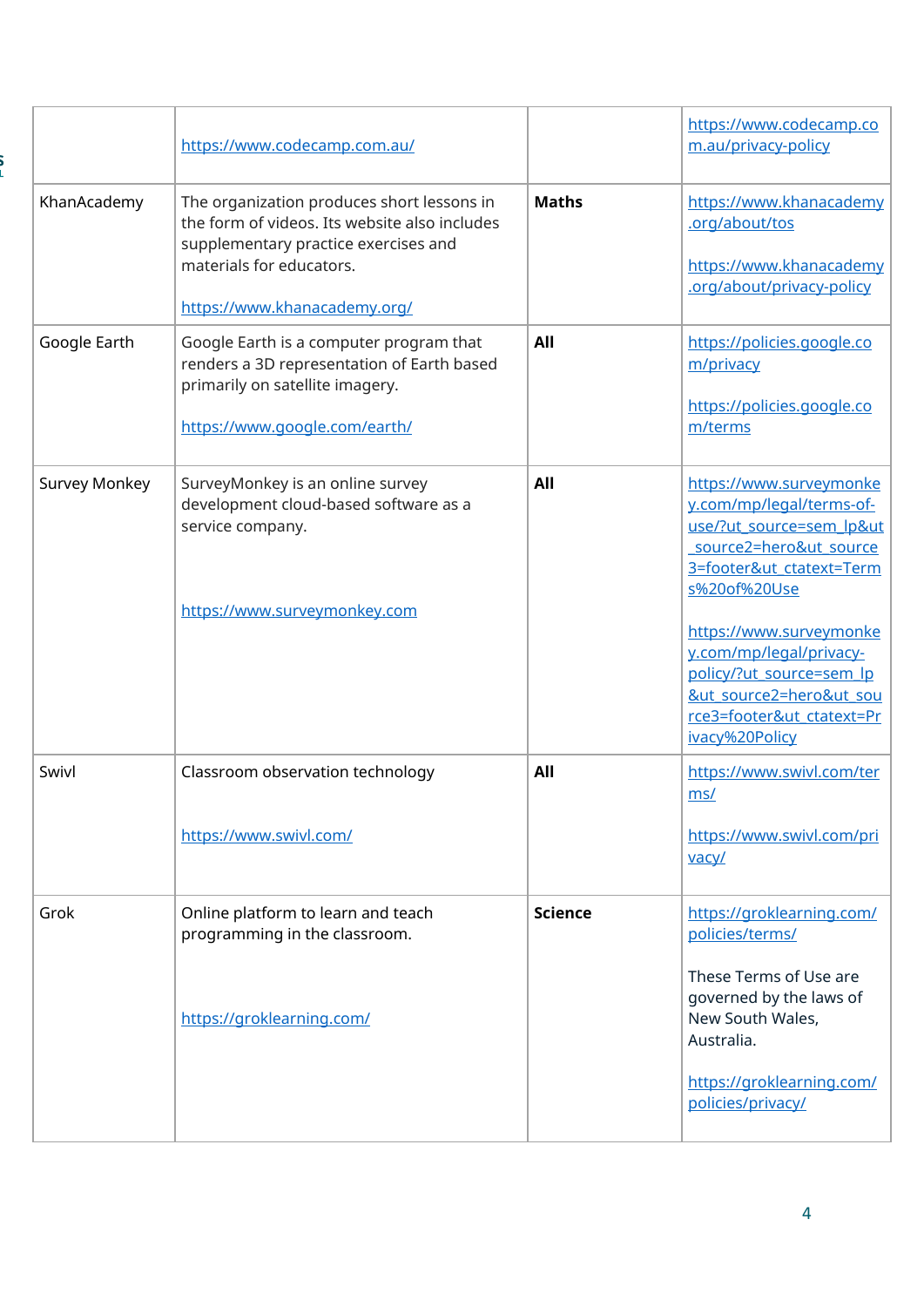| eTapestry                          | Not for profit cloud based fund raising<br>platform<br>https://bos.etapestry.com/prod/Login.jsp?appl<br>ication=enum.applicationType.etapestry                                                               | <b>Admin</b> | https://www.blackbaud.co<br>m/company/privacy-<br>policy/north-america                                                                                                                     |
|------------------------------------|--------------------------------------------------------------------------------------------------------------------------------------------------------------------------------------------------------------|--------------|--------------------------------------------------------------------------------------------------------------------------------------------------------------------------------------------|
| Wheelers E-<br>books               | E-books that can be loaned and read via a<br>device<br>https://www.wheelersbooks.com.au                                                                                                                      | Library      | https://churchlands.wheel<br>ers.co/info/privacy-policy                                                                                                                                    |
| ActiveHistory                      | Website highlighting aspects of History<br>https://www.activehistory.co.uk/? open=1                                                                                                                          | Library      | https://www.activehistory.<br>co.uk/Miscellaneous/copyr<br>ight notice.htm                                                                                                                 |
| AustLit                            | Australian Literature Website<br>https://www.austlit.edu.au/? open=1                                                                                                                                         | Library      | https://www.austlit.edu.au<br>/privacy                                                                                                                                                     |
| <b>WebLinks Online</b>             | Meta Search of weblinks<br>https://www.weblinksresearch.com/login/webl<br>inks-online/                                                                                                                       | Library      | https://www.weblinksrese<br>arch.com/index.php/supp<br>ort/                                                                                                                                |
| SpineOut                           | <b>Online Magazines</b><br>https://digital.spineout.com.au/spine-<br>out/spine_internals_aug-sept19/responsive                                                                                               | Library      | https://www.ebsco.com/co<br>mpany/privacy-policy                                                                                                                                           |
| <b>TedEd</b>                       | Website<br>TED(Technology Entertainment Design) TED-<br>ed project is TED's education initiative that<br>makes short video lessons worth sharing,<br>aimed at educators and students.<br>https://ed.ted.com/ | Library      | https://www.ted.com/abo<br>ut/our-organization/our-<br>policies-terms/ted-com-<br>terms-of-use<br>https://www.ted.com/abo<br>ut/our-organization/our-<br>policies-terms/privacy-<br>policy |
| Encyclopaedia<br><b>Britannica</b> | Online Encyclopaedia<br>https://school.eb.com.au/levels? open=1                                                                                                                                              | Library      | https://corporate.britannic<br>a.com/privacy.html                                                                                                                                          |
| English Language<br>Learning       | Website<br>Read and Listen to educational resources                                                                                                                                                          | Library      | http://esl-<br>bits.net/advanced-<br>listening/copyright2.html                                                                                                                             |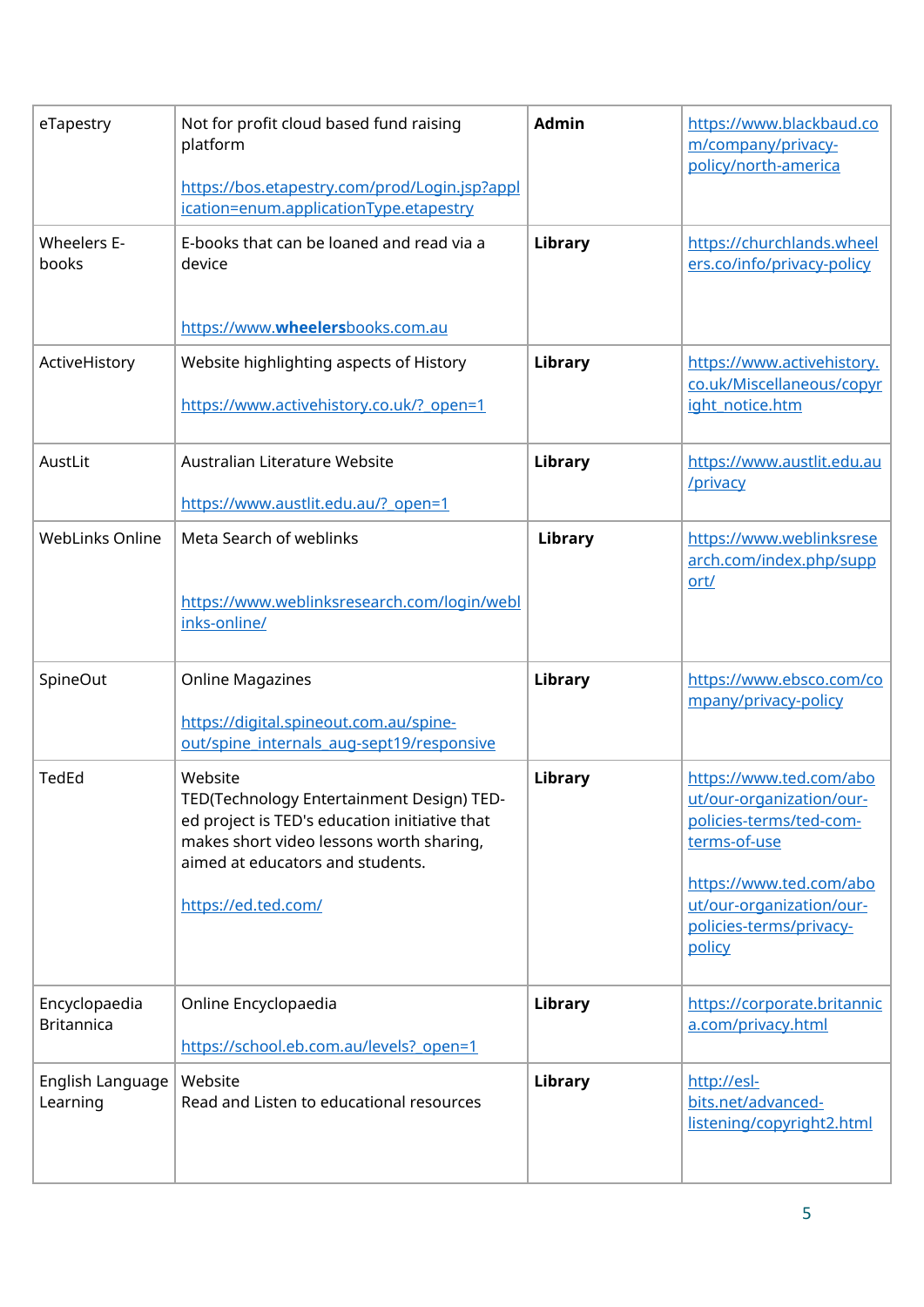|                                 | http://esl-bits.net/                                                                                                                                                                                                                                                                                                                                |                |                                                                                                                   |
|---------------------------------|-----------------------------------------------------------------------------------------------------------------------------------------------------------------------------------------------------------------------------------------------------------------------------------------------------------------------------------------------------|----------------|-------------------------------------------------------------------------------------------------------------------|
| Digital Magazines<br>(Flipster) | Flipster is an easy-to-use digital magazine<br>newsstand for libraries and corporations.                                                                                                                                                                                                                                                            | <b>Library</b> | https://www.ebsco.com/co<br>mpany/privacy-policy                                                                  |
|                                 | https://flipster.ebsco.com/                                                                                                                                                                                                                                                                                                                         |                |                                                                                                                   |
| Online<br>Newspapers            | Websites for reading online Newspapers<br>The WestAustralian<br>Financial review<br>The Age<br>The Sydney Morning Herald<br>http://digitaleditions.smedia.com.au/smh-<br>todays-paper/Default.aspx<br>http://archive.thewest.com.au/<br>http://digitaleditions.smedia.com.au/theage-<br>todays-paper/Default.aspx<br>http://archive.thewest.com.au/ | Library        | http://archive.thewest.co<br>m.au/termsconditions.php                                                             |
| StudyVibe                       | Website<br>Study notes on various topics (Australian<br>Based)<br>https://www.studyvibe.com.au/? open=1                                                                                                                                                                                                                                             | Library        | Contact for more<br>information<br>info@studyvibe.com.au                                                          |
| COSAMP                          | Online Enrolment system. All forms of ID is<br>shared<br>We upload student work and results to this<br><b>RTO</b><br>https://student.cosamp.edu.au/                                                                                                                                                                                                 | <b>Music</b>   | Contact for more<br>information<br>info@cosamp.com.au                                                             |
| <b>IVET</b>                     | Use of an IVET Learning Portal. Enrolments<br>are completed through this portal. All forms<br>of ID are also shared. Student work is<br>uploaded to this portal.<br>https://www.ivetinstitute.com.au/ivet-<br>portal/students/                                                                                                                      | <b>VET</b>     | https://www.ivetinstitute.c<br>om.au/wp-<br>content/uploads/2020/07/I<br>VET-Privacy-Policy-and-<br>Procedure.pdf |
| <b>AIET</b>                     | Online Enrolment system. All forms of ID is<br>shared<br>Student work and results are uploaded.<br>www.aietcollege.edu.au                                                                                                                                                                                                                           | <b>VET</b>     | http://www.aietcollege.ed<br>u.au/privacy-and-<br>disclaimer/                                                     |
| <b>Skills Strategies</b>        | Data is sent to RTO who do the enrolments on<br>their system.<br>There is an online induction.                                                                                                                                                                                                                                                      | <b>VET</b>     | http://www.skillstrategies.<br>wa.edu.au/wp-<br>content/uploads/2018/02/                                          |

S<br>L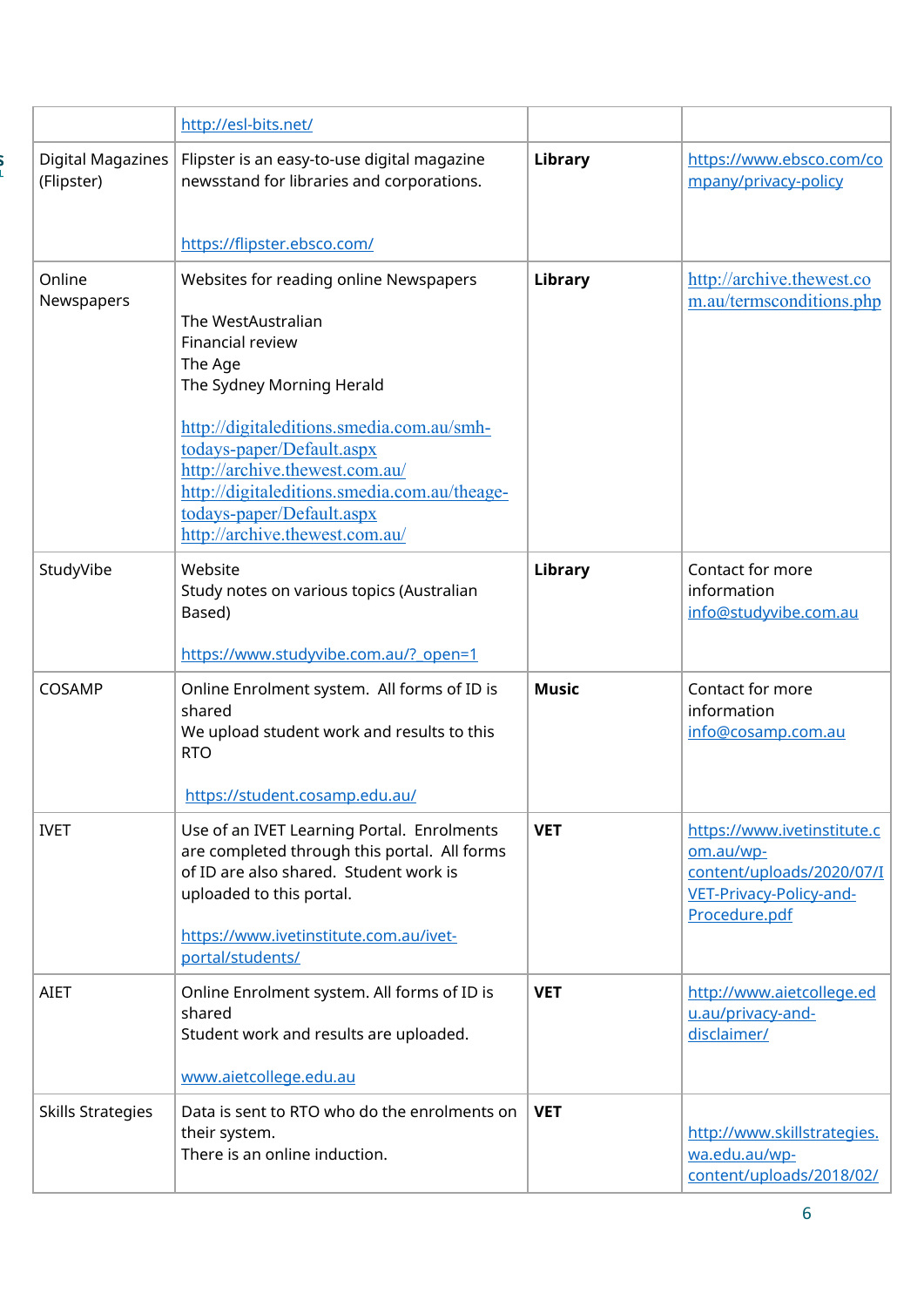|                                      | https://www.skillstrategies.wa.edu.au/                                                                                                                                                                                                                                                                     |                                              | Privacy-Policy-V4-Feb-<br>2018.pdf                                                      |
|--------------------------------------|------------------------------------------------------------------------------------------------------------------------------------------------------------------------------------------------------------------------------------------------------------------------------------------------------------|----------------------------------------------|-----------------------------------------------------------------------------------------|
| North<br>Metropolitan<br><b>TAFE</b> | Data is sent to RTO who do the enrolments on<br>their system.<br>Student results are sent and input into TAFE<br>system                                                                                                                                                                                    | <b>VET</b>                                   | https://www.northmetrota<br>fe.wa.edu.au/privacy                                        |
|                                      | https://www.northmetrotafe.wa.edu.au/                                                                                                                                                                                                                                                                      |                                              |                                                                                         |
| Yoyo games                           | Making top 2D games with the GameMaker:<br>Studio game engine is easy. No code or<br>programming required.<br>https://www.yoyogames.com                                                                                                                                                                    | <b>STEM</b><br>Design &<br><b>Technology</b> | https://www.yoyogames.c<br>om/legal/privacy<br>https://www.yoyogames.c<br>om/legal/eula |
| Flippity                             | Easily turn a Google™ Spreadsheet into a Set<br>of Online Flashcards<br>and Other Cool Stuff<br>http://flippity.net/                                                                                                                                                                                       | <b>STEM</b><br>Design &<br><b>Technology</b> | http://flippity.net/TOS.asp<br>http://flippity.net/PrivacyP<br>olicy.asp                |
| Elevate education                    | Elevate's study skills seminars are designed to<br>achieve behavioural change amongst<br>students.<br>https://austudent.elevateeducation.com/                                                                                                                                                              | All                                          | https://austudent.elevate<br>education.com/privacy-<br>policy                           |
| Unity Hub                            | The Unity Hub is a standalone application<br>that streamlines the way you find, download,<br>and manage your <b>Unity</b> Projects and<br>installations. In addition, you can manually<br>add versions of the Editor that you have<br>already installed on your machine to your Hub<br>https://unity3d.com | <b>STEM</b>                                  | https://docs.unity3d.com/<br>Manual/GettingStartedUni<br>tyHub.html                     |
| Quizziz                              | Free gamified quizzes on every subject that<br>students play in class and at home. Pick an<br>existing quiz or create your own for review,<br>formative assessment, and more.<br>https://quizizz.com/                                                                                                      | All                                          | https://quizizz.com/tos<br>https://quizizz.com/privacy                                  |
| <b>Revise Online</b>                 | ReviseOnline will revolutionise the way you<br>prepare for tests and exams. It will exceed all                                                                                                                                                                                                             | All                                          | Contact website for more<br>details.                                                    |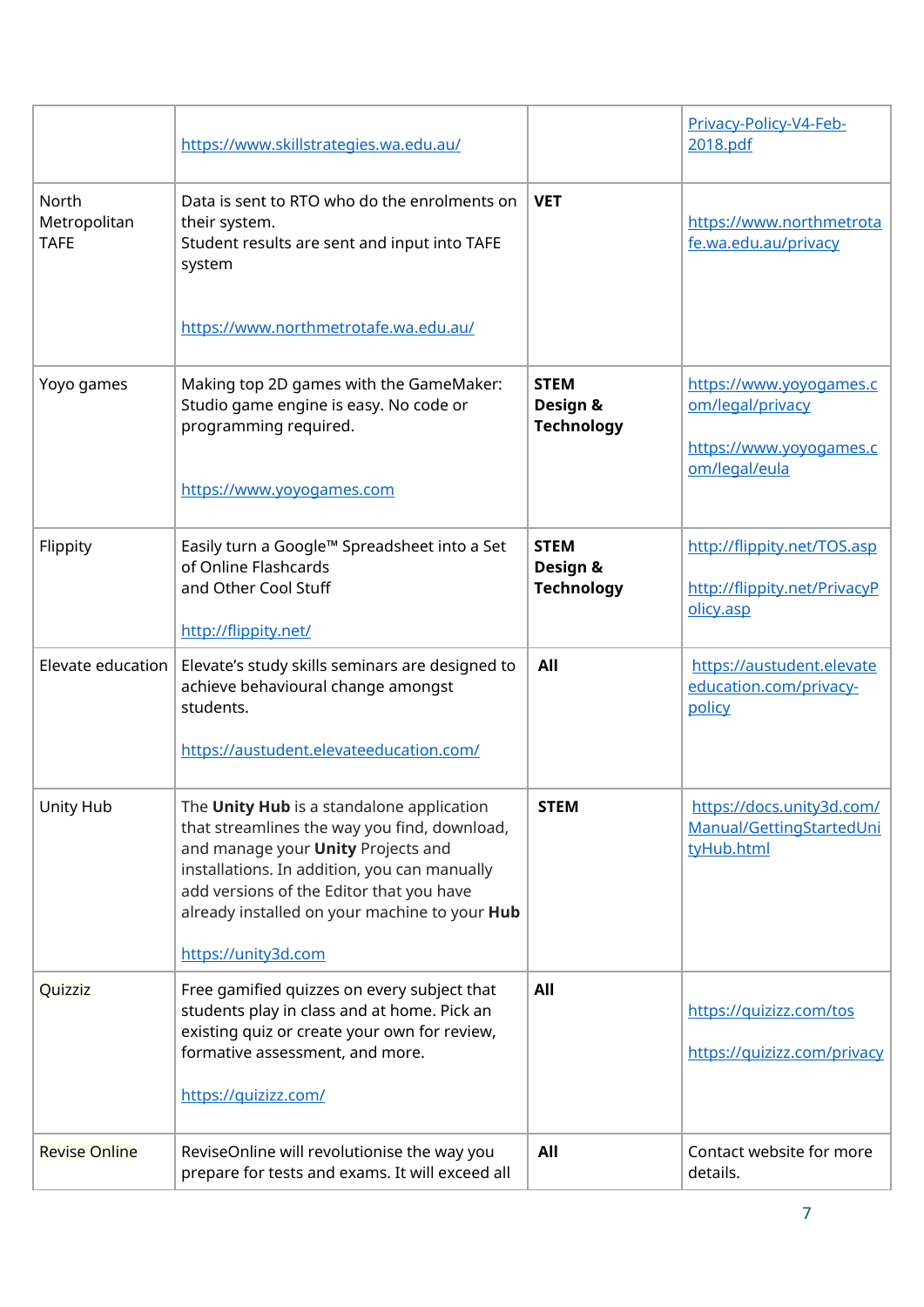|                                   | the revision materials that you have ever used.<br>No more revision                                                                                                                                                                                                 |                  | enquiries@reviseonline.co<br>m                                                                                                                                           |
|-----------------------------------|---------------------------------------------------------------------------------------------------------------------------------------------------------------------------------------------------------------------------------------------------------------------|------------------|--------------------------------------------------------------------------------------------------------------------------------------------------------------------------|
|                                   | https://www.reviseonline.com/                                                                                                                                                                                                                                       |                  |                                                                                                                                                                          |
| <b>Climate Schools</b><br>Cartoon | Climate Schools Australia provides health and<br>wellbeing courses are a mix of online cartoon<br>scenarios and activities targeting school based<br>prevention.<br>https://www.climateschools.com.au/                                                              | All              | https://www.climateschool<br>s.com.au/privacy-<br>statement                                                                                                              |
| Quizlet                           | Quizlet makes simple learning tools that let<br>you study anything. Start learning today with<br>flashcards, games and learning tools - all for<br>free.<br>https://quizlet.com/en-gb                                                                               | All              | https://quizlet.com/privacy                                                                                                                                              |
| Storyboard that                   | Create storyboards with our free storyboard<br>software! Filmmakers, teachers, students, &<br>businesses all love using Storyboard That to<br>easily create storyboards.<br>https://www.storyboardthat.com/about/privac<br>y-for-schools                            | <b>Languages</b> | https://www.storyboardth<br>at.com/                                                                                                                                      |
| <b>Clickers</b>                   | Classroom learning tool<br>https://er.educause.edu/articles/2007/4/clicke<br>rs-in-the-classroom-an-active-learning-<br>approach                                                                                                                                    | <b>Languages</b> | https://www.educause.edu<br>/privacy-notice                                                                                                                              |
| <b>Education Perfect</b>          | Education Perfect empowers teachers through   Languages<br>engaging, curriculum-aligned and<br>customisable content on one innovative<br>platform.<br>https://www.educationperfect.com/                                                                             |                  | https://epforlearning.com/<br>$WD-$<br>content/uploads/sites/8/2<br>020/05/Education-Perfect-<br>Terms-of-Use-2020-04-<br>14.pdf<br>https://epforlearning.com/<br>legal/ |
| Nihao e-<br>workbook              | The Ni Hao eCourse combines the Ni Hao<br>Textbook, Ni Hao Student Workbook and Ni<br>Hao Games and brings them to life in one,<br>easy to use App complete with interactive<br>functions to enhance the learning experience.<br>http://downloads.chinasoft.com.au/ | <b>Languages</b> | Contact for more<br>information<br>http://support.chinasoft.co<br>m.au/index.php                                                                                         |
| Classcraft                        | By harnessing the power of games and stories<br>- things kids love - Classcraft helps you turn                                                                                                                                                                      | <b>Languages</b> | https://www.classcraft.co<br>m/privacy-policy/                                                                                                                           |

j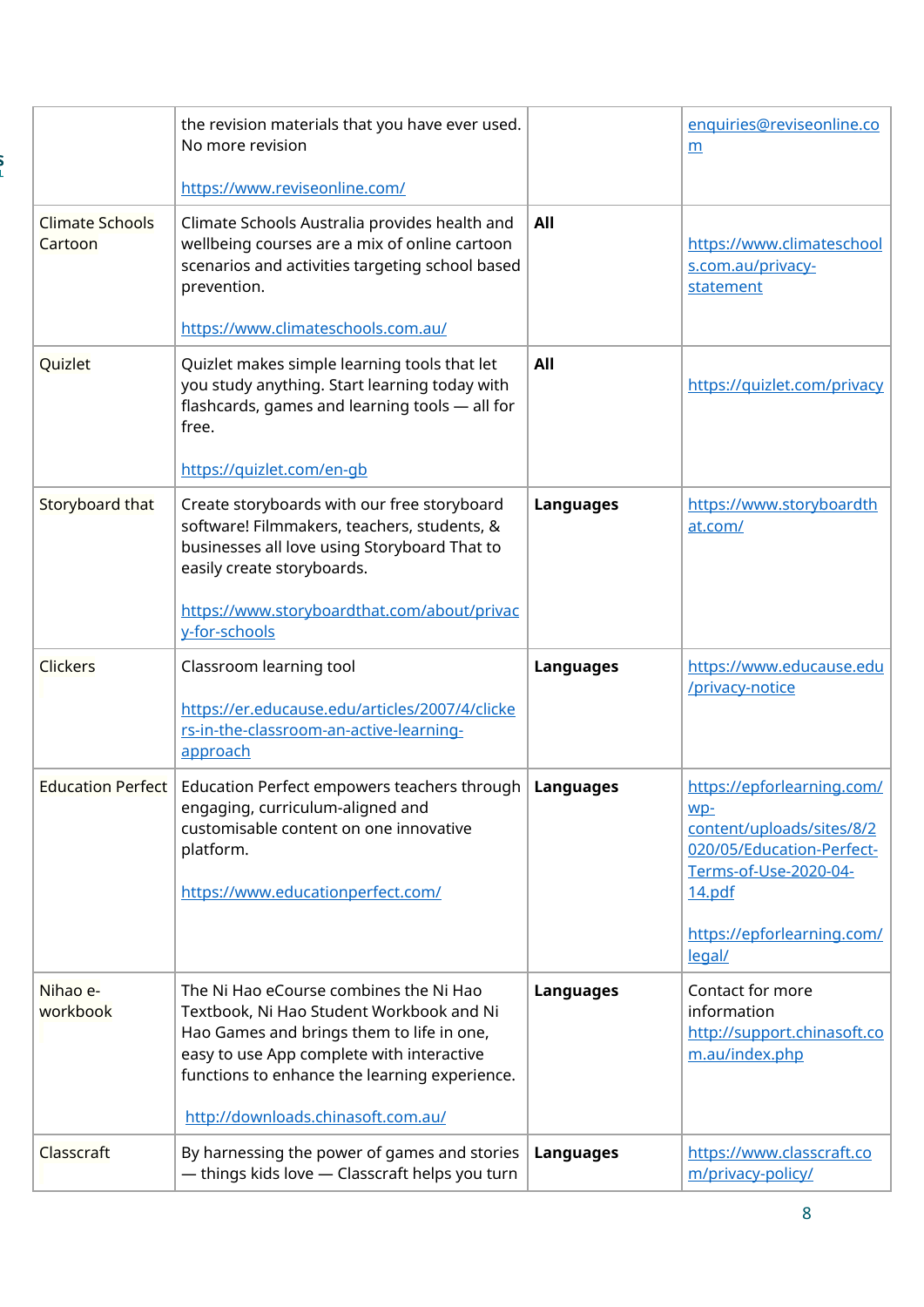|                                           | your class into an experience that your<br>students can't get enough of.<br>https://www.classcraft.com/                                                                                                                                                                                                                                                                                                          |                  | https://www.classcraft.co<br>m/terms-of-use/#teacher                                              |
|-------------------------------------------|------------------------------------------------------------------------------------------------------------------------------------------------------------------------------------------------------------------------------------------------------------------------------------------------------------------------------------------------------------------------------------------------------------------|------------------|---------------------------------------------------------------------------------------------------|
| <b>RedCritter</b>                         | RedCritter remote-learning and classroom<br>management. Engage and reward your<br>students. Teacher and learn remotely.<br>https://www.redcritter.com/                                                                                                                                                                                                                                                           | <b>Languages</b> | https://www.redcritter.co<br>m/                                                                   |
| <b>ICAS Science</b><br>testing online     | ICAS Assessments are designed to recognise<br>academic excellence, students are assessed<br>on their ability to apply classroom learning to<br>new contexts using higher-order thinking and<br>problem-solving skills.<br>https://www.unswglobal.unsw.edu.au/educati<br>onal-assessments/products/icas-assessments/                                                                                              | <b>Science</b>   | https://www.unswqlobal.u<br>nsw.edu.au/educational-<br>assessments/products/ica<br>s-assessments/ |
| Lanschool                                 | LanSchool is a classroom management<br>software owned by Lenovo and focused on<br>the K-12 space. The company is based in<br>Research Triangle Park, North Carolina, and<br>was founded as LanFan Technologies in<br>February 1986. Lanschool is now part of<br>Lenovo software. Lan School installed locally<br>on our server and will only work within the<br>school network.<br>https://www.lanschool.com.au/ | All              | https://www.lanschool.co<br>m.au/privacy.html                                                     |
| Jigsaw puzzle<br>maker                    | You can also create your own jigsaw puzzles,<br>send them to friends or put them on your<br>website.<br>https://www.proprofs.com/games/jigsaw/crea<br>te/                                                                                                                                                                                                                                                        | <b>STEM</b>      | https://www.proprofs.com<br>/privacy/                                                             |
| Musescore                                 | Create, play back and print beautiful sheet<br>music with free and easy to use music<br>notation software MuseScore. For Windows,<br>Mac and Linux.<br>https://musescore.org/en                                                                                                                                                                                                                                  | <b>Music</b>     | https://musescore.com/le<br>gal/privacy                                                           |
| <b>ASX Schools</b><br>Sharemarket<br>Game | Students play the sharemarket game using<br>virtual money<br>https://www.asx.com.au/education/sharemark<br>et-game.htm                                                                                                                                                                                                                                                                                           | <b>HASS</b>      | https://www.asx.com.au/a<br>bout/privacy-<br>statement.htm                                        |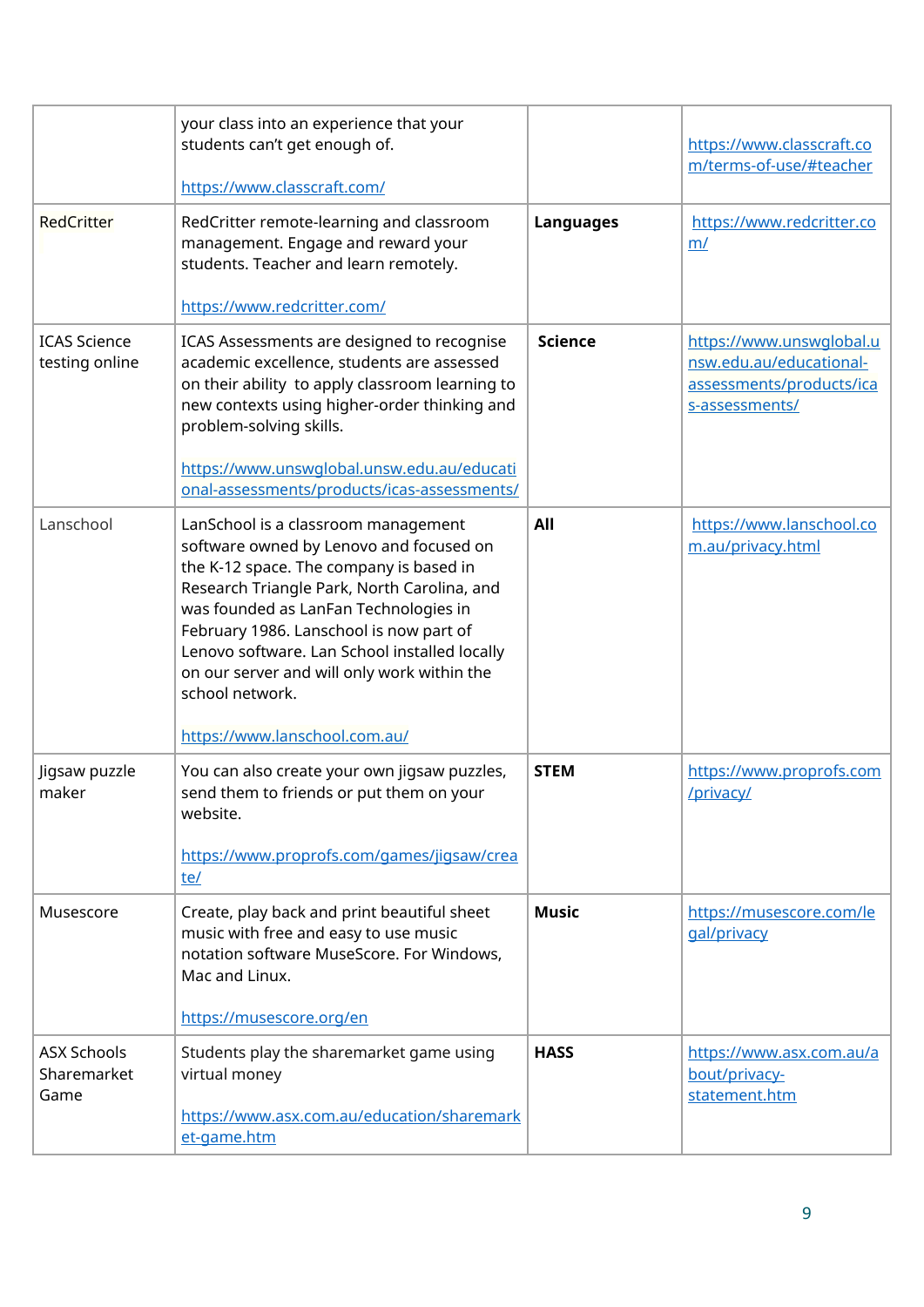| Massolit               | MASSOLIT is an online educational platform<br>hosting short video lectures delivered by                                                                                                                                                                                                                           | <b>LIBRARY</b> | https://www.massolit.io/pr<br><b>ivacy</b>                                         |
|------------------------|-------------------------------------------------------------------------------------------------------------------------------------------------------------------------------------------------------------------------------------------------------------------------------------------------------------------|----------------|------------------------------------------------------------------------------------|
|                        | leading academics, aimed at secondary/high<br>school students.                                                                                                                                                                                                                                                    |                |                                                                                    |
|                        | https://www.massolit.io/                                                                                                                                                                                                                                                                                          |                |                                                                                    |
| <b>Stile</b>           | Stile blends interactive science lessons,<br>science news stories and hands-on<br>investigations to empower students to<br>observe, think, write, and arque like real<br>scientists and engineers.<br>https://stileeducation.com/                                                                                 | <b>Science</b> | https://stileeducation.com<br>/privacy                                             |
| drawio                 | diagrams.net is free online diagram software<br>for making flowcharts, process diagrams, org<br>charts, UML, ER and network diagrams.<br>https://www.draw.io                                                                                                                                                      | <b>Science</b> | https://help.github.com/e<br>n/github/site-<br>policy/github-privacy-<br>statement |
| Rocketbook             | Save notes to the cloud or email directly from<br>the page.<br>https://getrocketbook.com                                                                                                                                                                                                                          | All            | https://getrocketbook.com<br>.au/pages/privacy-policy                              |
| Maths Pathway          | Maths Pathway is an online educational<br>website based in Melbourne, used in<br>Australian schools to teach mathematics. It<br>differs from traditional mathematics teaching,<br>as it is set up in a modular format, with<br>students working on individual pieces of<br>learning.<br>https://mathspathway.com/ | <b>Maths</b>   | https://mathspathway.co<br>m/privacy-policy/                                       |
| <b>Climate Schools</b> | Climate Schools Australia provides health and<br>wellbeing courses are a mix of online cartoon<br>scenarios and activities targeting school based<br>prevention.<br>https://www.climateschools.com.au/                                                                                                            | <b>HPE</b>     | https://www.climateschool<br>s.com.au/privacy-<br>statement                        |
| Kill your darlings     | Online arts and culture magazine<br>https://www.killyourdarlings.com.au/                                                                                                                                                                                                                                          | <b>English</b> | https://www.killyourdarlin<br>gs.com.au/privacy-policy/                            |
| Studyladder            | Online english literacy & mathematics<br>learning tool.<br>https://www.studyladder.com.au/                                                                                                                                                                                                                        | <b>English</b> | https://www.studyladder.c<br>om.au/about/privacy                                   |
| <b>Reading Plus</b>    | Literacy program that develops the fluency,<br>comprehension, and motivation.<br>https://www.readingplus.com/                                                                                                                                                                                                     | <b>English</b> | https://privacy.readingplu<br>s.com/                                               |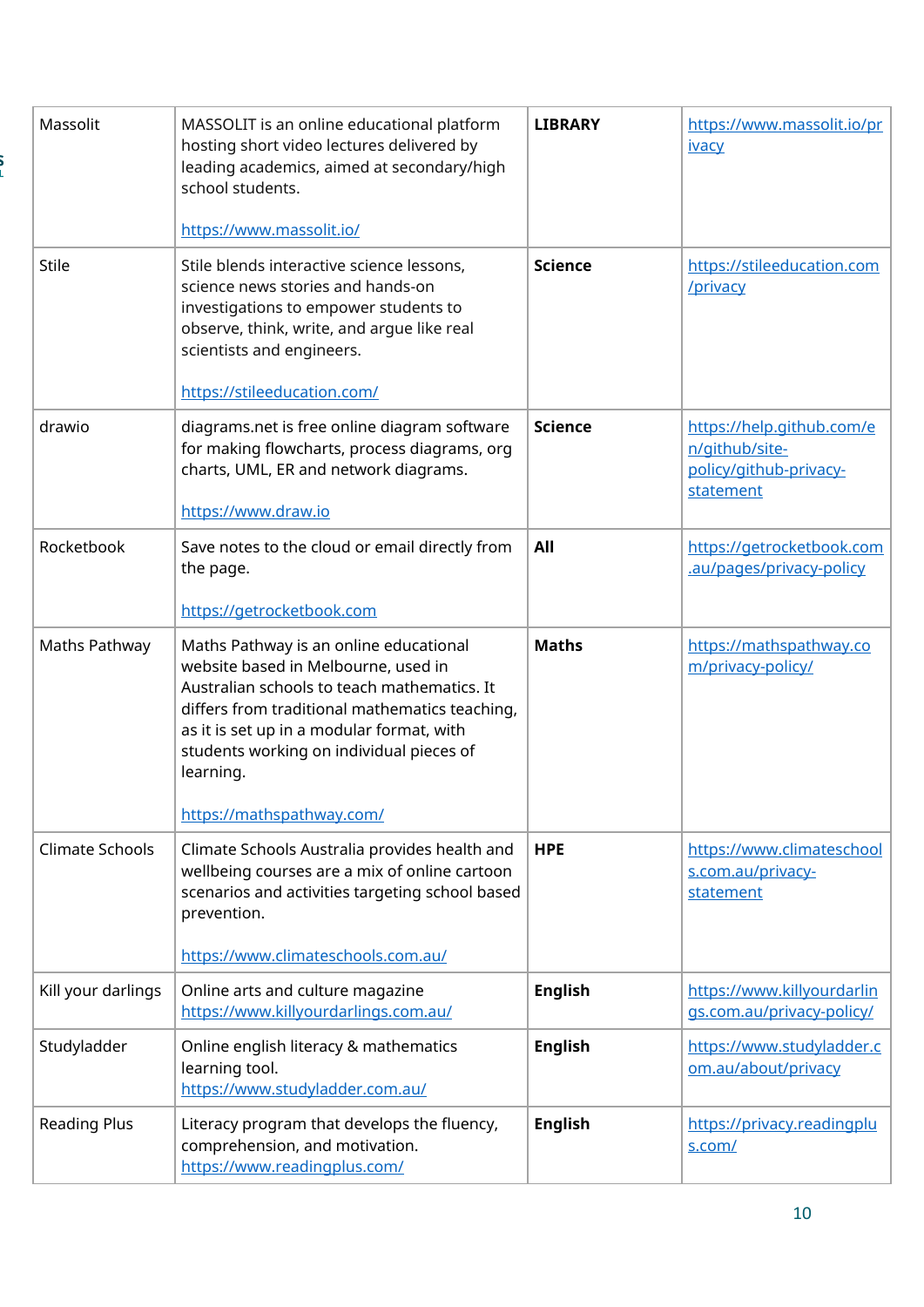| Lexia                 | Oral language, reading, spelling, and writing<br>development tool<br>https://www.lexialearning.com/                                                                                                                                                                         | <b>English</b>                | https://www.lexialearning.<br>com/website-privacy-<br>policy                                                            |
|-----------------------|-----------------------------------------------------------------------------------------------------------------------------------------------------------------------------------------------------------------------------------------------------------------------------|-------------------------------|-------------------------------------------------------------------------------------------------------------------------|
| Canva                 | Canva is a graphic design platform that allows<br>users to create social media graphics,<br>presentations, posters and other visual<br>content<br>https://www.canva.com/en_au/                                                                                              | Design &<br><b>Technology</b> | https://about.canva.com/p<br>rivacy-policy/                                                                             |
| Autodesk<br>TinkerCAD | Tinkercad is a free online collection of<br>software tools that help people all over the<br>world think, create and make. We're the ideal<br>introduction to Autodesk, the leader in 3D<br>design, engineering and entertainment<br>software.<br>https://www.tinkercad.com/ | Design &<br><b>Technology</b> | https://www.autodesk.co<br>m/company/legal-notices-<br>trademarks/privacy-<br>statement/childrens-<br>privacy-statement |
| <b>Class Creator</b>  | Class timetabling software for teachers<br>https://www.classcreator.com.au/                                                                                                                                                                                                 | <b>HASS</b>                   | https://www.classcreator.i<br>o/terms-and-conditions/<br>https://www.classcreator.i<br>o/privacy-policy/                |
| Codecombat            | Learn typed code through a programming<br>game.<br>https://codecombat.com/                                                                                                                                                                                                  | <b>STEM</b>                   | https://codecombat.com/p<br><u>rivacy</u>                                                                               |
| CommonLit             | References & Resources<br>https://www.commonlit.org/                                                                                                                                                                                                                        | Library                       | https://www.commonlit.or<br>g/en/terms<br>https://www.commonlit.or<br>g/en/privacy                                      |
| Cognero               | <b>Teaching and Learning</b><br>Assessment<br>https://www.cognero.com/                                                                                                                                                                                                      | <b>Science</b>                | https://www.cengage.com/<br>privacy/<br>https://au.cengage.com/stu<br>dent/terms-of-service/                            |
| <b>TV4Education</b>   | References & Resources<br>https://www.<br>functionalsolutions.com.au/TV4Education                                                                                                                                                                                           | Library                       | https://www.functional<br>solutions.com.au/TsandCs                                                                      |
| Saasyan               | Cyber safety and student monitoring software                                                                                                                                                                                                                                | All                           | https://www.saasyan.co<br>m/license-agreement                                                                           |